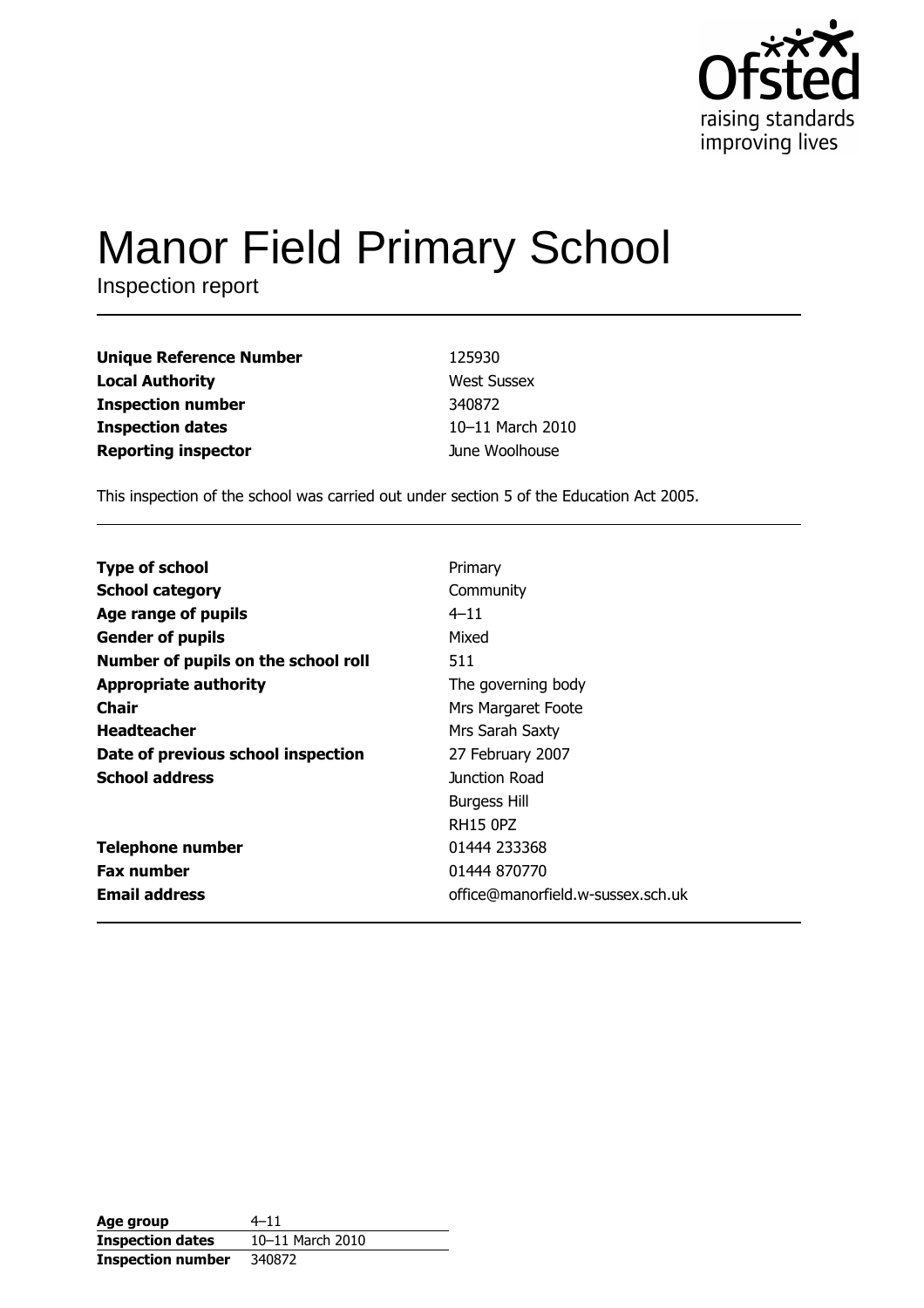The Office for Standards in Education, Children's Services and Skills (Ofsted) regulates and inspects to achieve excellence in the care of children and young people, and in education and skills for learners of all ages. It regulates and inspects childcare and children's social care, and inspects the Children and Family Court Advisory Support Service (Cafcass), schools, colleges, initial teacher training, work-based learning and skills training, adult and community learning, and education and training in prisons and other secure establishments. It rates council children's services, and inspects services for looked after children, safequarding and child protection.

Further copies of this report are obtainable from the school. Under the Education Act 2005, the school must provide a copy of this report free of charge to certain categories of people. A charge not exceeding the full cost of reproduction may be made for any other copies supplied.

If you would like a copy of this document in a different format, such as large print or Braille, please telephone 08456 404045, or email enquiries@ofsted.gov.uk.

You may copy all or parts of this document for non-commercial educational purposes, as long as you give details of the source and date of publication and do not alter the documentation in any way.

Royal Exchange Buildings St Ann's Square Manchester M2 7LA T: 08456 404045 Textphone: 0161 618 8524 E: enquiries@ofsted.gov.uk W: www.ofsted.gov.uk © Crown copyright 2010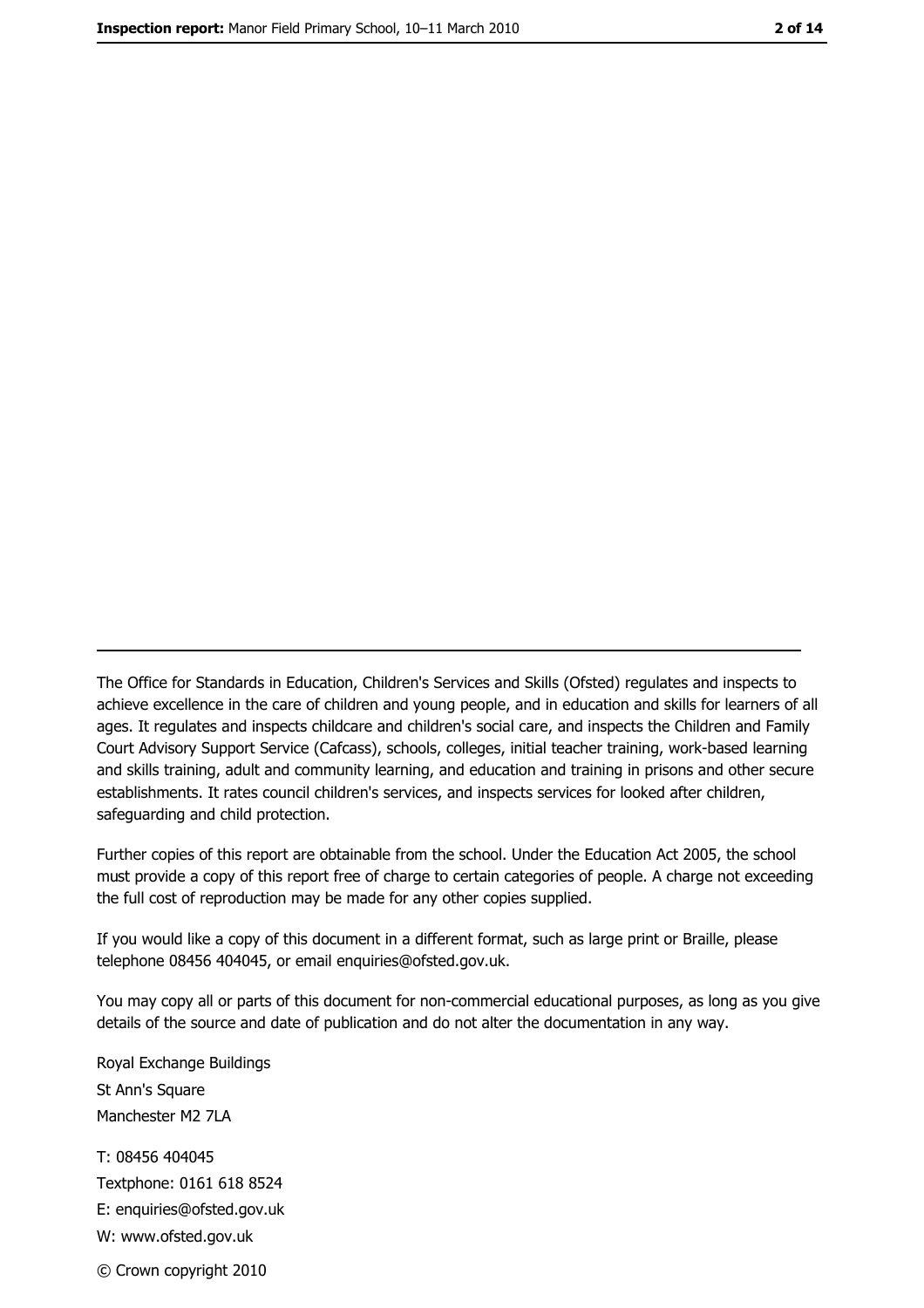## **Introduction**

This inspection was carried out by four additional inspectors. The majority of time was spent observing learning. All 22 teachers were observed at least once and inspectors saw 23 lessons. Inspectors talked to members of staff, governors and pupils, including some from the school council. They observed the school's work, and looked at a wide range of documentation including the school's improvement plan and policies, safeguarding documents, assessment information, curriculum planning and class portfolios of pupils' work. Questionnaires were analysed from pupils in Key Stage 2, from staff and from 193 parents.

The inspection team reviewed many aspects of the school's work. It looked in detail at the following:

- the achievement of middle- and high-ability pupils, boys and girls at both key  $\blacksquare$ stages, to determine whether teaching is sufficiently challenging in English and mathematics
- the effectiveness of leaders and managers, particularly middle leaders, in raising  $\blacksquare$ attainment in English and mathematics
- the extent to which children in the Early Years Foundation Stage are learning  $\blacksquare$ through play, indoors and outside, and whether this is sufficiently balanced by direct, adult intervention across all the early learning goals.

## **Information about the school**

This is an above average-sized primary school set in pleasant and well-maintained grounds. There are more boys than girls on roll. Most pupils are White British; the rest come from a variety of different ethnic heritages. Almost all pupils speak English as a first language. The proportion of pupils eligible for free school meals is below average. An above-average proportion have special educational needs and/or disabilities, the most common being specific and moderate learning difficulties, speech and language difficulties and autistic spectrum disorders. The proportion of pupils with a statement of special educational needs is below average. Provision is made for children in the Early Years Foundation Stage in three Reception classes. The school hosts pre- and after-school clubs which are managed independently of the governing body. The school has National Healthy School Status, an Activemark and a silver International School Award.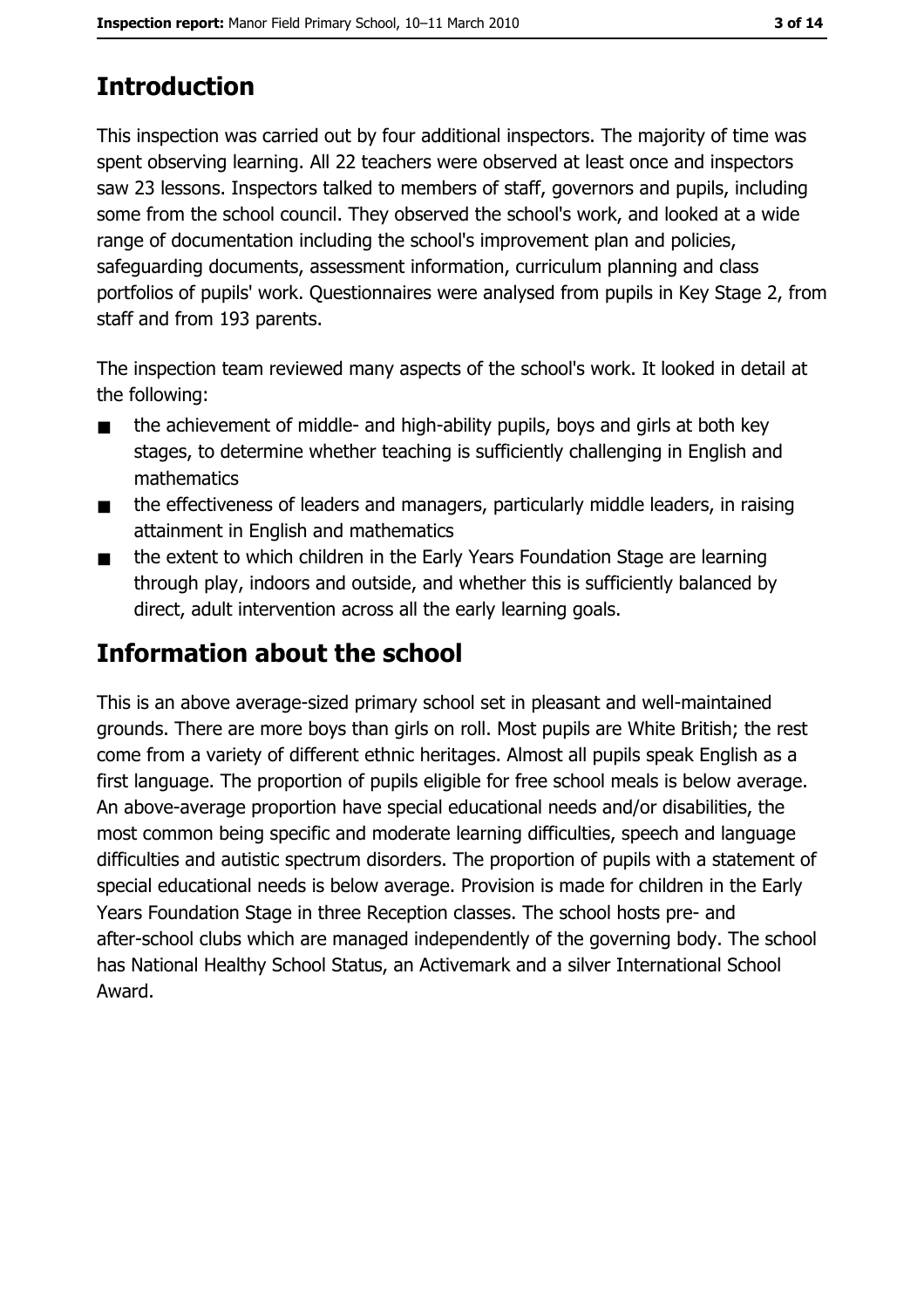## **Inspection judgements**

#### Overall effectiveness: how good is the school?

#### The school's capacity for sustained improvement

#### **Main findings**

Manor Field Primary is a satisfactory school. The headteacher, ably supported by her senior team, has established a positive learning ethos based on shared values and mutual respect. The school's weaknesses have been correctly identified, mainly through the accurate evaluation of pupils' performance, although in their self-evaluation managers somewhat overestimate the school's strengths. Pupils' progress is beginning to accelerate, especially for older pupils, where the senior team first focused its professional development support.

Pupils make satisfactory progress and leave the school in Year 6 with average levels of attainment in English, mathematics and science. Children make a good start in The Early Years Foundation Stage, achieve well and reach levels above those expected by the end of the Reception year. This is an improvement since the last inspection because experienced staff now understand the needs of young children and provide a good balance between direct teaching and enabling children to choose interesting activities for themselves. Levels of attainment overall have fallen since the last inspection when they were above average in Year 6 although last year's results showed attainment is once again improving.

Pupils behave well, cooperate with each other in lessons and contribute thoughtfully to pupil voice activities. Most parents fully support the school's work. Staffing has undergone considerable change over the past two years and a few parents recognise that this disruption has affected their children's progress. Teaching is satisfactory overall. Pupils' progress is not consistent in all classes because planning does not always address the needs of the whole range of ability. Expectations are not always high enough because some teachers are not secure in their understanding of what should be expected of pupils by the end of each year.

The school has strengthened links with parents and carers, recognising the importance of support from home and encouraging involvement in children's learning, for example through the home-school diary. A newly opened Family Room is already used well to inform parents and carers of how to help the children in school. Other agencies are used well to support and improve pupils' learning and this shows in above-average attendance rates and the positive impact on minority groups such as Traveller children. Governance is good, ably led by the Chair and Vice Chair of the Governing Body, who understand what pupils should be achieving throughout the school. Community cohesion is promoted well through the emphasis on values education and effective links to local and international communities. Pupils learn about and respect cultures and traditions different from their own. The school's capacity to improve is satisfactory because senior

| 3 |  |
|---|--|
| 3 |  |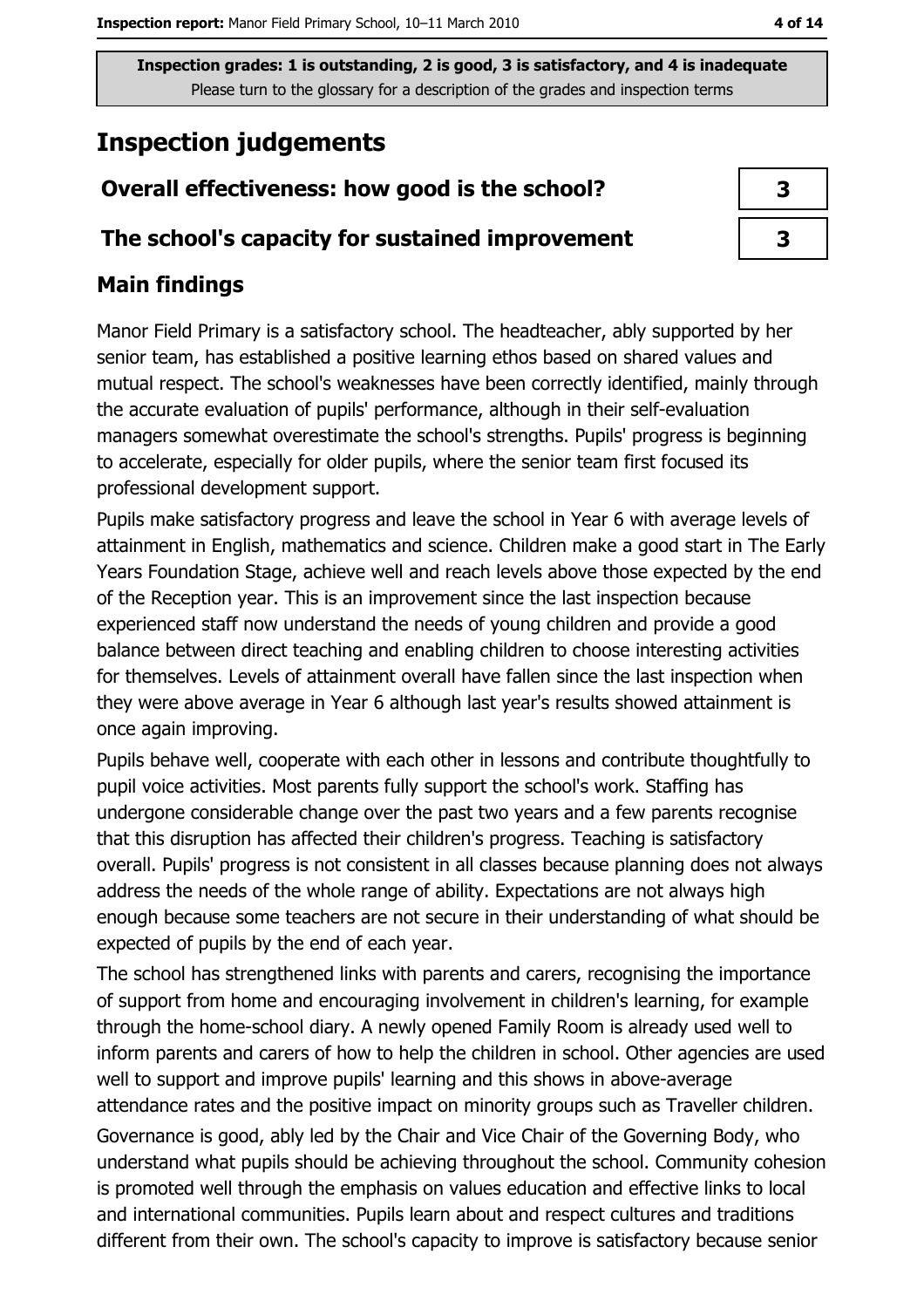leaders and managers are now committed to improving teaching and pupils' progress. Nevertheless, the monitoring and evaluation of teaching and learning is not systematic enough across all subjects and by all middle managers.

#### What does the school need to do to improve further?

- Accelerate pupils' progress and raise attainment in English and mathematics by:
	- ensuring that teachers' planning identifies both learning objectives and success criteria and is sharply focused on what pupils should be learning
	- increasing the pace of lessons and teachers' expectations of what pupils can learn by using national standards more accurately
	- engaging pupils more guickly in independent tasks and reducing the amount of teacher talk at the start of lessons
	- ensuring pupils are consistently involved in assessing their own work.  $\equiv$
- Improve the quality of teaching and learning in all subjects by:
	- systematic monitoring to ensure that teachers' planning is accurately matched to individual pupils' needs
	- ensuring phase and subject leaders rigorously monitor pupils' work
	- involving middle and senior leaders in the analysis of performance data to evaluate trends and the impact of specific interventions.

### **Outcomes for individuals and groups of pupils**

A fall in levels of attainment to significantly below average in English and mathematics in 2008 has been arrested and turned around by improved teaching. However, pupils' progress is still no more than satisfactory and the more able, in particular, do not make the progress of which they are capable. The various groups of pupils with special educational needs, including those who have speech and language difficulties and those with autistic spectrum disorders, make satisfactory progress.

Pupils enjoy learning when teaching enables them to work independently or together in small groups. They cooperate well and support each other by talking about how they will complete the tasks they have been set. Behaviour is good when they are actively engaged in solving problems and applying their knowledge to real-life situations. This happened when pupils made stable paper towers and talked about the effect of the weather and wind on tall structures. Pupils understand how to be healthy and enjoy taking part in sporting activities. They are very enthusiastic about the wide range of extra-curricular clubs they attend every week. They make many important contributions to the community, for example by setting up Burgess Hill's school town council and organising fund-raising and charity events, and they raise money for WaterAid and a school in Africa. Pupils understand the qualities needed to hold down a job and have good information and communication technology skills. These attributes and their positive attitudes prepare them well for the next stage of their education.

 $\overline{\mathbf{3}}$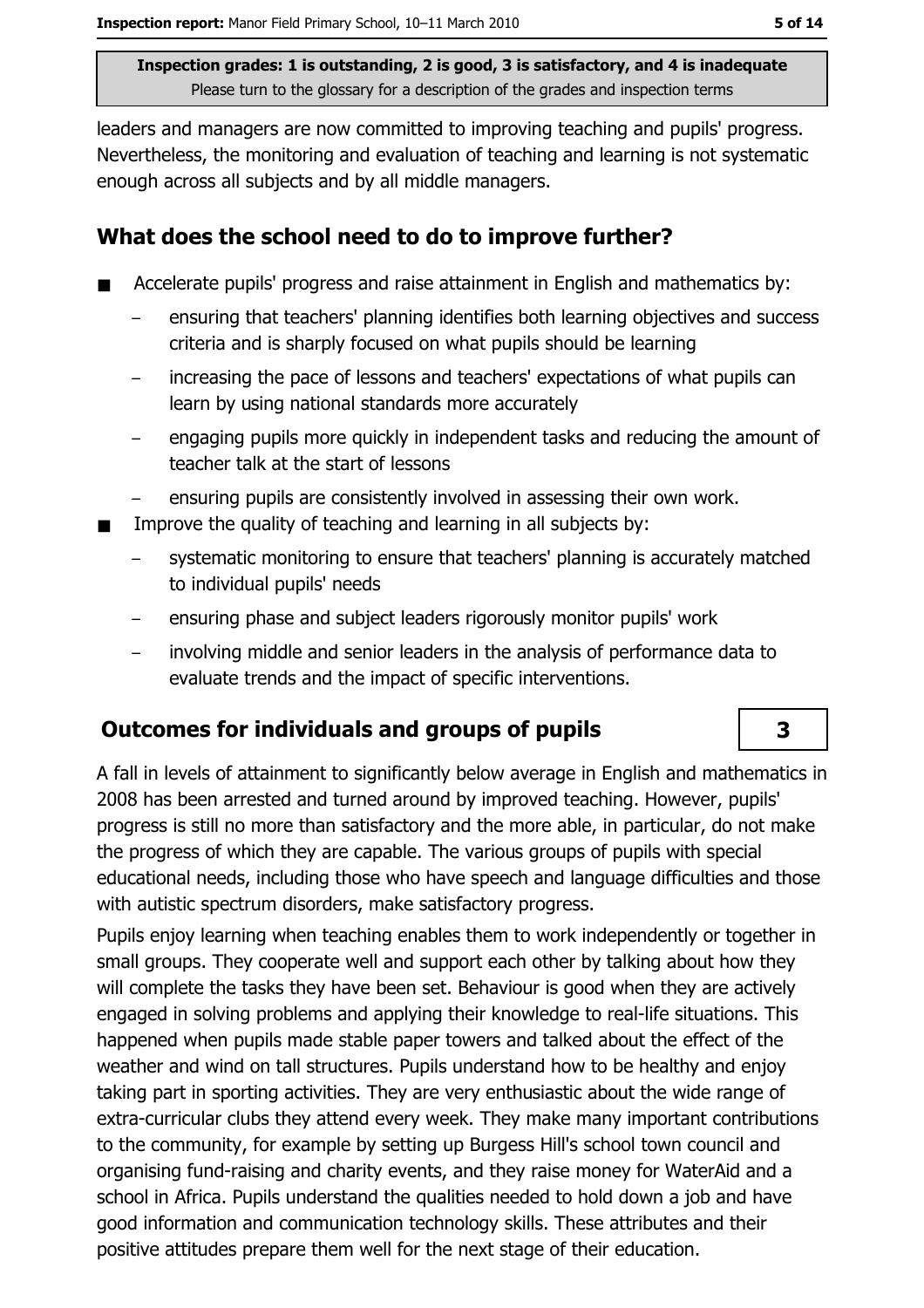These are the grades for pupils' outcomes

| Pupils' achievement and the extent to which they enjoy their learning                                                     |                         |
|---------------------------------------------------------------------------------------------------------------------------|-------------------------|
| Taking into account:<br>Pupils' attainment <sup>1</sup>                                                                   | 3                       |
| The quality of pupils' learning and their progress                                                                        | 3                       |
| The quality of learning for pupils with special educational needs and/or<br>disabilities and their progress               | 3                       |
| The extent to which pupils feel safe                                                                                      | $\overline{\mathbf{2}}$ |
| <b>Pupils' behaviour</b>                                                                                                  |                         |
| The extent to which pupils adopt healthy lifestyles                                                                       | $\overline{\mathbf{2}}$ |
| The extent to which pupils contribute to the school and wider community                                                   |                         |
| The extent to which pupils develop workplace and other skills that will<br>contribute to their future economic well-being |                         |
| Taking into account:<br>Pupils' attendance <sup>1</sup>                                                                   | $\mathcal{P}$           |
| The extent of pupils' spiritual, moral, social and cultural development                                                   |                         |

#### How effective is the provision?

The quality of teaching is improving in both key stages and some pupils now make good progress. In a Key Stage 1 numeracy lesson, for example, pupils used apparatus well to work out subtraction sums. The more able pupils were given particular problems to solve that required an understanding of both addition and subtraction to complete the task. Pupils were engrossed in finding solutions because the task was just right for their abilities. When teaching was less effective there was some confusion between what teachers intended to teach and what pupils were expected to learn. In some lessons teachers kept pupils on the carpet for too long, resulting in flagging attention, and there was too little challenge for the more able because they were expected to do more of the same rather than tasks that would challenge them further. Teachers' subject knowledge is sometimes insufficient to analyse pupils' mistakes. In the more-effective lessons teaching assistants are good at supporting individuals with specific needs and their support for pupils' reading development has resulted in some higher attainment.

The curriculum complies with statutory requirements but at present revisions to schemes of work lack sufficient detail to quarantee continuity and progression. Pupils

The grades for attainment and attendance are: 1 is high; 2 is above average; 3 is broadly average; and 4 is low.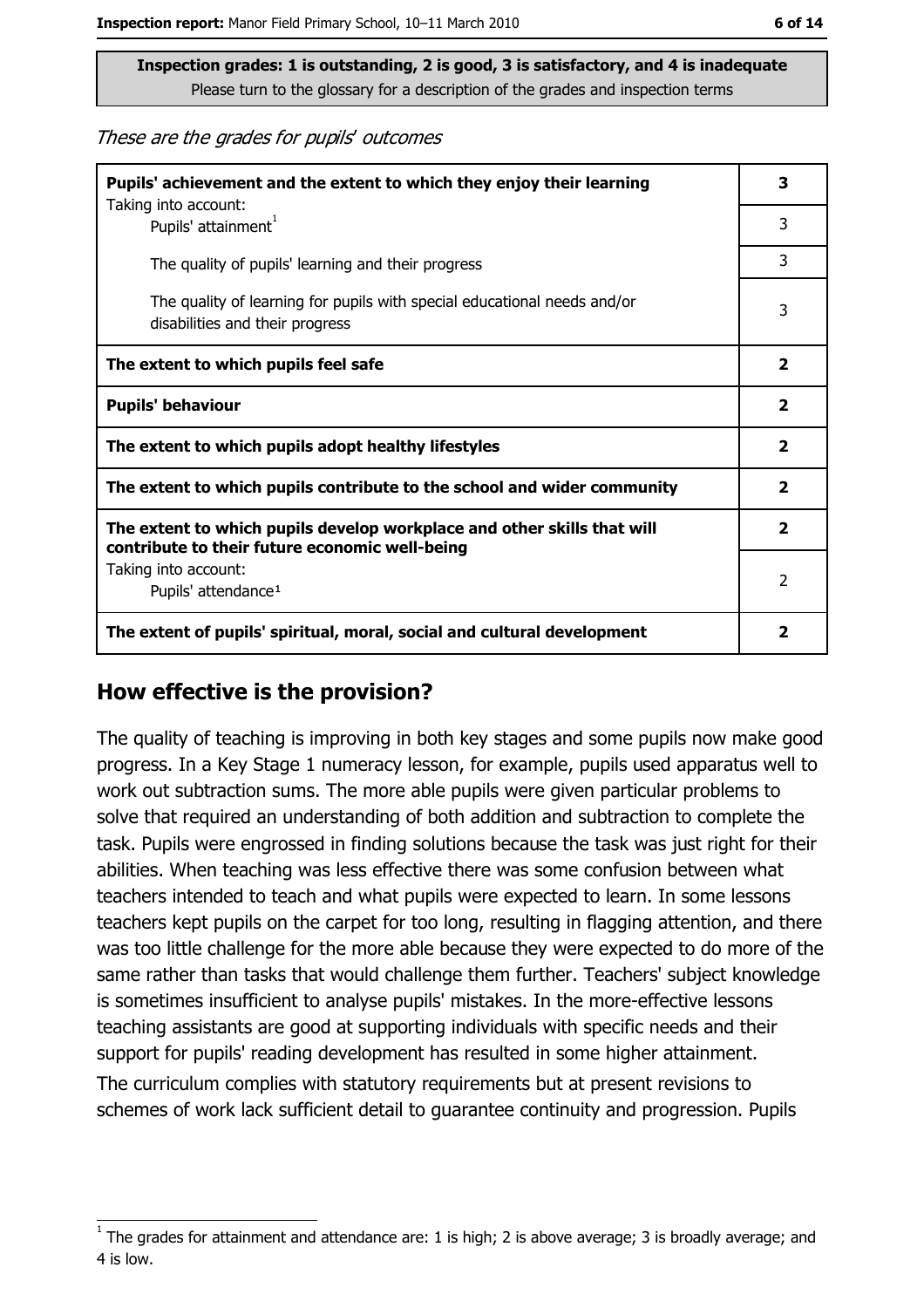are taught some subjects in alternate terms, for example history and geography, resulting in an interruption in their progress in these areas. The application of literacy and numeracy skills to other subjects is at an early stage of development. The range of extra-curricular activities, on the other hand, is very good and embraces all subjects in the National Curriculum. Pupils benefit a great deal in their personal development from residential visits as well as from educational visits to support various topics.

Care, guidance and support are strengths of the school and have a significant impact on pupils' well-being and personal development. Pupils are well cared for, particularly vulnerable pupils and those with additional needs. Child protection procedures and training are good. Provision for pupils with special educational needs and/or disabilities is improving following the appointment of an inclusion manager, but the impact of these improvements has not yet had an impact on pupils' progress.

These are the grades for the quality of provision

| The quality of teaching                                                                                    | 3 |
|------------------------------------------------------------------------------------------------------------|---|
| Taking into account:<br>The use of assessment to support learning                                          | 3 |
| The extent to which the curriculum meets pupils' needs, including, where<br>relevant, through partnerships |   |
| The effectiveness of care, guidance and support                                                            |   |

#### How effective are leadership and management?

The headteacher's determined and persistent approach to improving pupil achievement through establishing a clear vision and direction for the school is beginning to show results. The staff survey shows that everyone is proud to be part of the school team. The senior leadership team has already intercepted some weaknesses in teaching and measures that will guarantee more regular and rigorous monitoring are developing. These include using national assessment materials to moderate pupils' work and a common approach to planning lessons and marking their books. Subject and phase leaders are not fully enough involved in analysing performance data and monitoring teaching and this is an area for development recognised by the senior leaders.

The headteacher and governors are vigilant about equal opportunities and removing barriers to learning and diligent about all aspects of safeguarding and child protection. They are committed to the promotion of community cohesion and supporting the school's links to the wider local and international communities. Financial management is good and resources are well deployed to support pupils' progress. At present the school gives satisfactory value for money as it works to improve teaching and learning.

These are the grades for leadership and management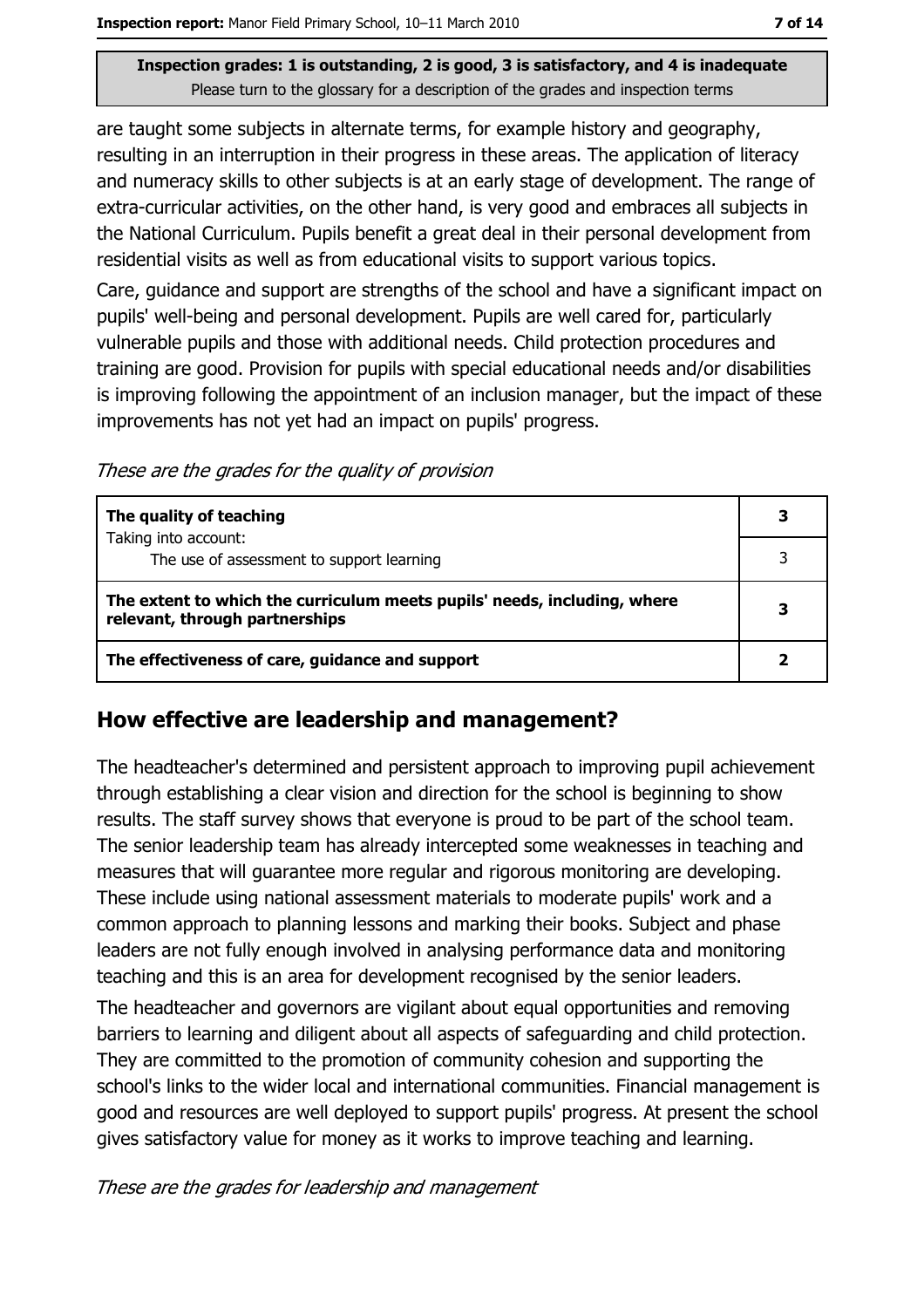| The effectiveness of leadership and management in embedding ambition and<br>driving improvement                                                                     |                         |  |
|---------------------------------------------------------------------------------------------------------------------------------------------------------------------|-------------------------|--|
| Taking into account:<br>The leadership and management of teaching and learning                                                                                      | 3                       |  |
| The effectiveness of the governing body in challenging and supporting the<br>school so that weaknesses are tackled decisively and statutory responsibilities<br>met | $\mathbf{2}$            |  |
| The effectiveness of the school's engagement with parents and carers                                                                                                | $\overline{\mathbf{2}}$ |  |
| The effectiveness of partnerships in promoting learning and well-being                                                                                              | $\overline{\mathbf{2}}$ |  |
| The effectiveness with which the school promotes equality of opportunity and<br>tackles discrimination                                                              | 3                       |  |
| The effectiveness of safeguarding procedures                                                                                                                        | $\overline{\mathbf{2}}$ |  |
| The effectiveness with which the school promotes community cohesion                                                                                                 | $\overline{\mathbf{2}}$ |  |
| The effectiveness with which the school deploys resources to achieve<br>value for money                                                                             | 3                       |  |

#### **Early Years Foundation Stage**

Children entering the Early Years Foundation Stage are broadly average in what they know and can do when compared with children nationally. They make good progress overall, but in writing and knowledge of numbers they do even better. The behaviour of children is consistently good. They work together in a harmonious and collaborative environment where they learn to play together and respect each other. For example, they have all learned signing so as to include a child with ongoing medical problems

The teaching and direction from well-trained staff are always good or better. Children always have fun in their learning, for example when they are controlling a member of staff acting as a robot. Children show more independence in their learning than was evident at the last inspection and adults only involve themselves in questioning to further extend their learning. Children's enthusiastic interest in what is going on is a testimony to teachers' good joint planning and common understanding of children's needs based on rigorous assessments through first-hand observations.

The unit is spacious and full of displays and other resources easily accessible by children. There is a spacious, exciting and well resourced outside area much improved since the last inspection, and greatly enjoyed by children when they explore and investigate things that they have chosen for themselves.

The unit is generally safe and secure. The staff work very well with all parents who enjoy the access and support they are given.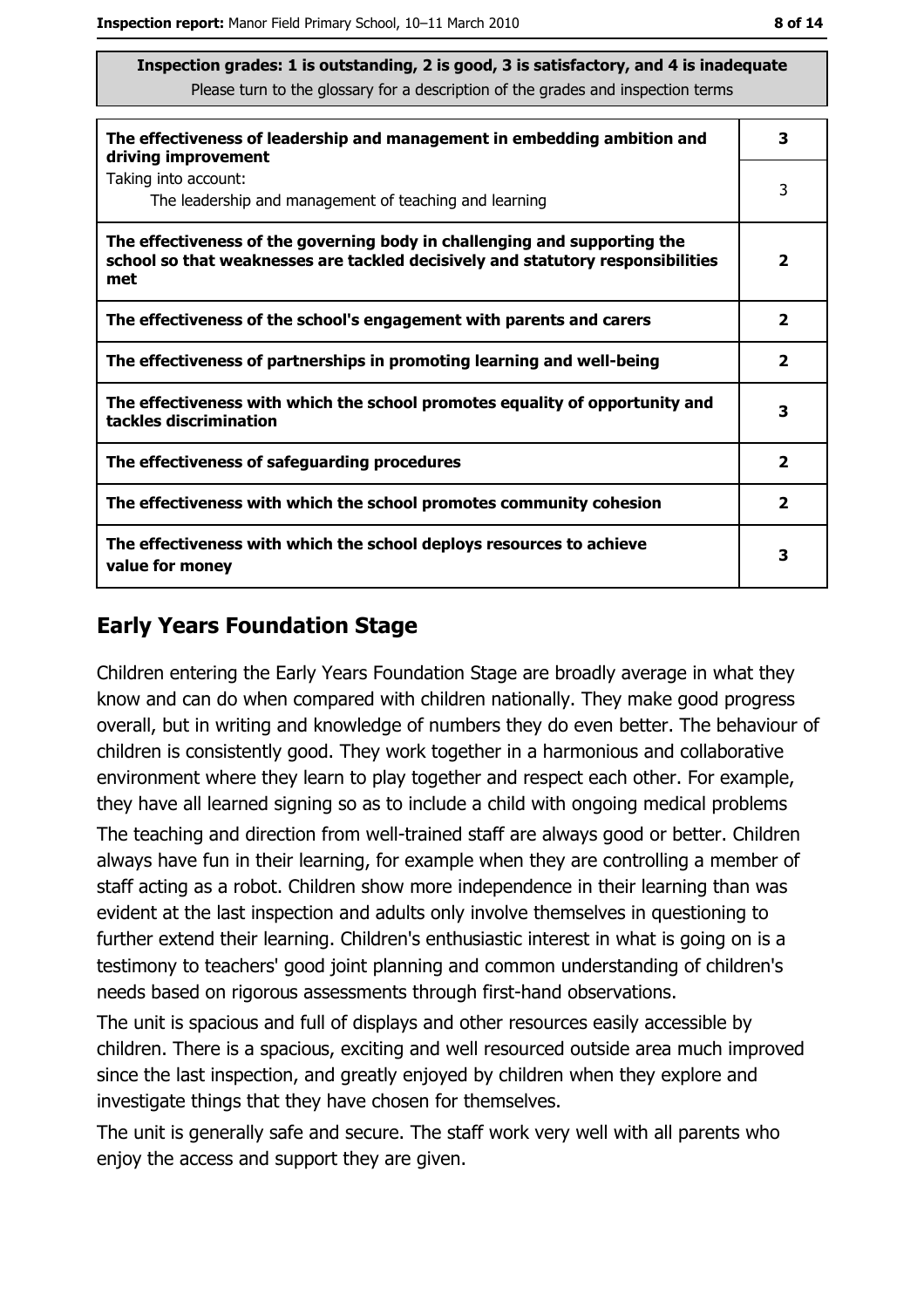These are the grades for the Early Years Foundation Stage

| <b>Overall effectiveness of the Early Years Foundation Stage</b>                             |  |
|----------------------------------------------------------------------------------------------|--|
| Taking into account:<br>Outcomes for children in the Early Years Foundation Stage            |  |
| The quality of provision in the Early Years Foundation Stage                                 |  |
| The effectiveness of leadership and management of the Early Years<br><b>Foundation Stage</b> |  |

#### **Views of parents and carers**

#### Views of parents and carers

Fewer than half the parents responded to the questionnaire. The vast majority of those who did were positive about the school and what it does for their children. A number were concerned about the way the school managed unacceptable behaviour. However, inspectors saw no poor behaviour in lessons or around the school and judged behaviour as good. A very few parents wanted more information about the school's work and their children's progress. Staff are available to talk to parents and formal meetings take place throughout the year. The senior leadership team has improved parent partnerships and regular newsletters and an excellent website give regular updates on school life. However, the school agrees that the home/school diary could be used more effectively. A few parents commented on inconsistencies in teaching and in the challenge offered to the more-able pupils. Inspectors agree with these observations.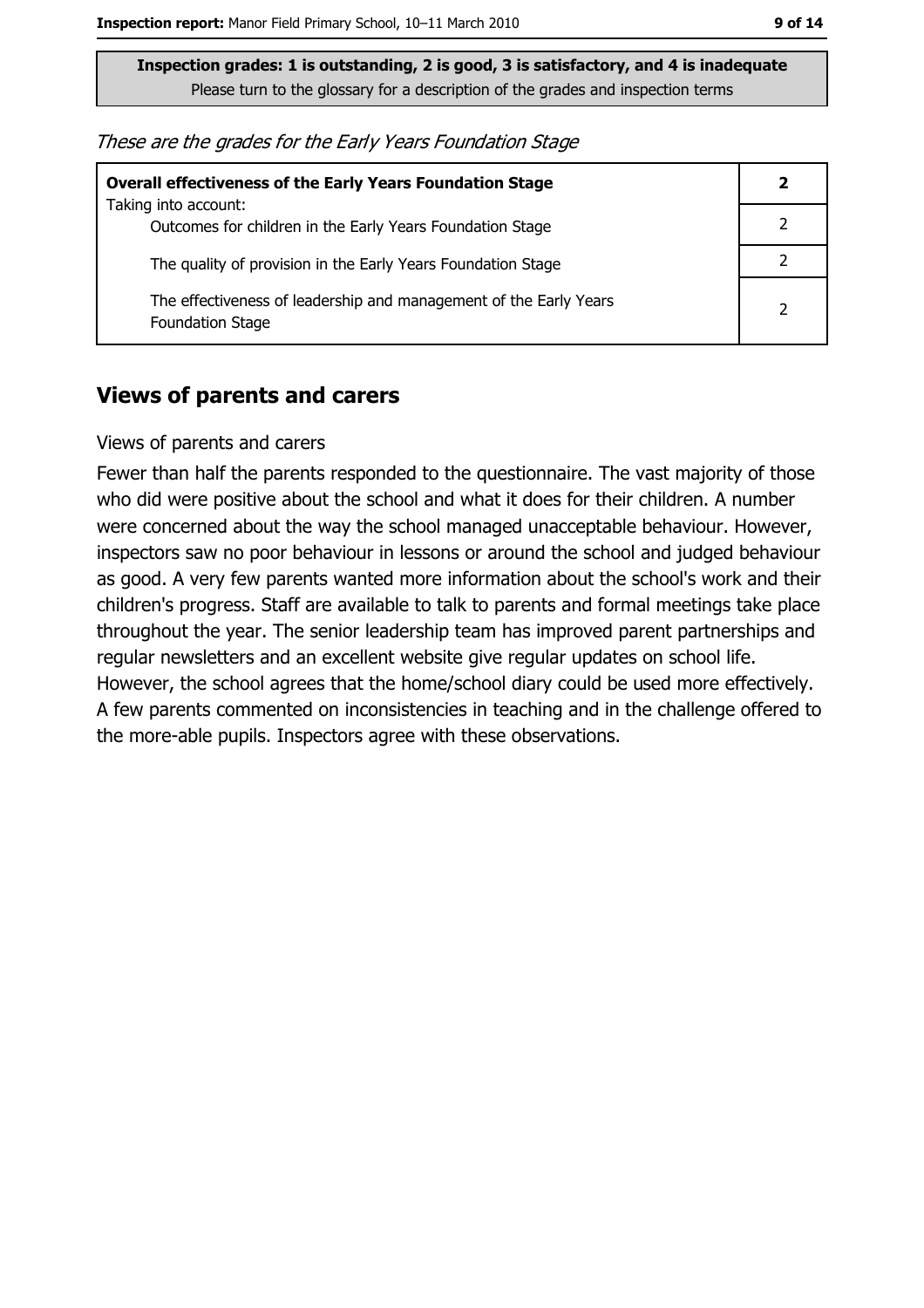#### Responses from parents and carers to Ofsted's questionnaire

Ofsted invited all the registered parents and carers of pupils registered at Manor Field Primary School to complete a questionnaire about their views of the school.

In the questionnaire, parents and carers were asked to record how strongly they agreed with 13 statements about the school.

The inspection team received 193 completed questionnaires by the end of the on-site inspection. In total, there are 511 pupils registered at the school.

| <b>Statements</b>                                                                                                                                                                                                                                       | <b>Strongly</b><br><b>Agree</b> |               | <b>Agree</b> |               |                | <b>Disagree</b> |                | <b>Strongly</b><br>disagree |  |
|---------------------------------------------------------------------------------------------------------------------------------------------------------------------------------------------------------------------------------------------------------|---------------------------------|---------------|--------------|---------------|----------------|-----------------|----------------|-----------------------------|--|
|                                                                                                                                                                                                                                                         | <b>Total</b>                    | $\frac{0}{0}$ | <b>Total</b> | $\frac{0}{0}$ | <b>Total</b>   | $\frac{0}{0}$   | <b>Total</b>   | $\frac{1}{2}$               |  |
| My child enjoys school                                                                                                                                                                                                                                  | 98                              | 51            | 86           | 45            | $\overline{7}$ | $\overline{4}$  | $\overline{2}$ | $\mathbf{1}$                |  |
| The school keeps my child<br>safe                                                                                                                                                                                                                       | 99                              | 51            | 85           | 44            | 5              | 3               | 4              | $\overline{2}$              |  |
| The school informs me<br>about my child's progress                                                                                                                                                                                                      | 77                              | 40            | 94           | 49            | 16             | 8               | 5              | 3                           |  |
| My child is making enough<br>progress at this school                                                                                                                                                                                                    | 76                              | 39            | 95           | 49            | 13             | 7               | 8              | $\overline{4}$              |  |
| The teaching is good at this<br>school                                                                                                                                                                                                                  | 91                              | 47            | 92           | 48            | 6              | 3               | $\overline{2}$ | $\mathbf{1}$                |  |
| The school helps me to<br>support my child's learning                                                                                                                                                                                                   | 77                              | 40            | 97           | 50            | 13             | $\overline{7}$  | 4              | $\overline{2}$              |  |
| The school helps my child to<br>have a healthy lifestyle                                                                                                                                                                                                | 79                              | 41            | 101          | 52            | 9              | 5               | 1              | $\mathbf{1}$                |  |
| The school makes sure that<br>my child is well prepared for<br>the future (for example<br>changing year group,<br>changing school, and for<br>children who are finishing<br>school, entering further or<br>higher education, or<br>entering employment) | 51                              | 26            | 107          | 55            | 13             | 7               | 5              | 3                           |  |
| The school meets my child's<br>particular needs                                                                                                                                                                                                         | 69                              | 36            | 105          | 54            | 12             | 6               | 5              | 3                           |  |
| The school deals effectively<br>with unacceptable behaviour                                                                                                                                                                                             | 41                              | 21            | 107          | 55            | 22             | 11              | 113            | $\overline{7}$              |  |
| The school takes account of<br>my suggestions and<br>concerns                                                                                                                                                                                           | 46                              | 24            | 108          | 56            | 19             | 10              | 9              | 5                           |  |
| The school is led and<br>managed effectively                                                                                                                                                                                                            | 63                              | 33            | 103          | 53            | 15             | 8               | 8              | $\overline{4}$              |  |
| Overall, I am happy with my<br>child's experience at this<br>school                                                                                                                                                                                     | 81                              | 42            | 97           | 50            | 9              | 5               | $\mathbf{1}$   | $\mathbf{1}$                |  |

The table above summarises the responses that parents and carers made to each statement. The percentages indicate the proportion of parents and carers giving that response out of the total number of completed questionnaires. Where one or more parents and carers chose not to answer a particular question, the percentages will not add up to 100%.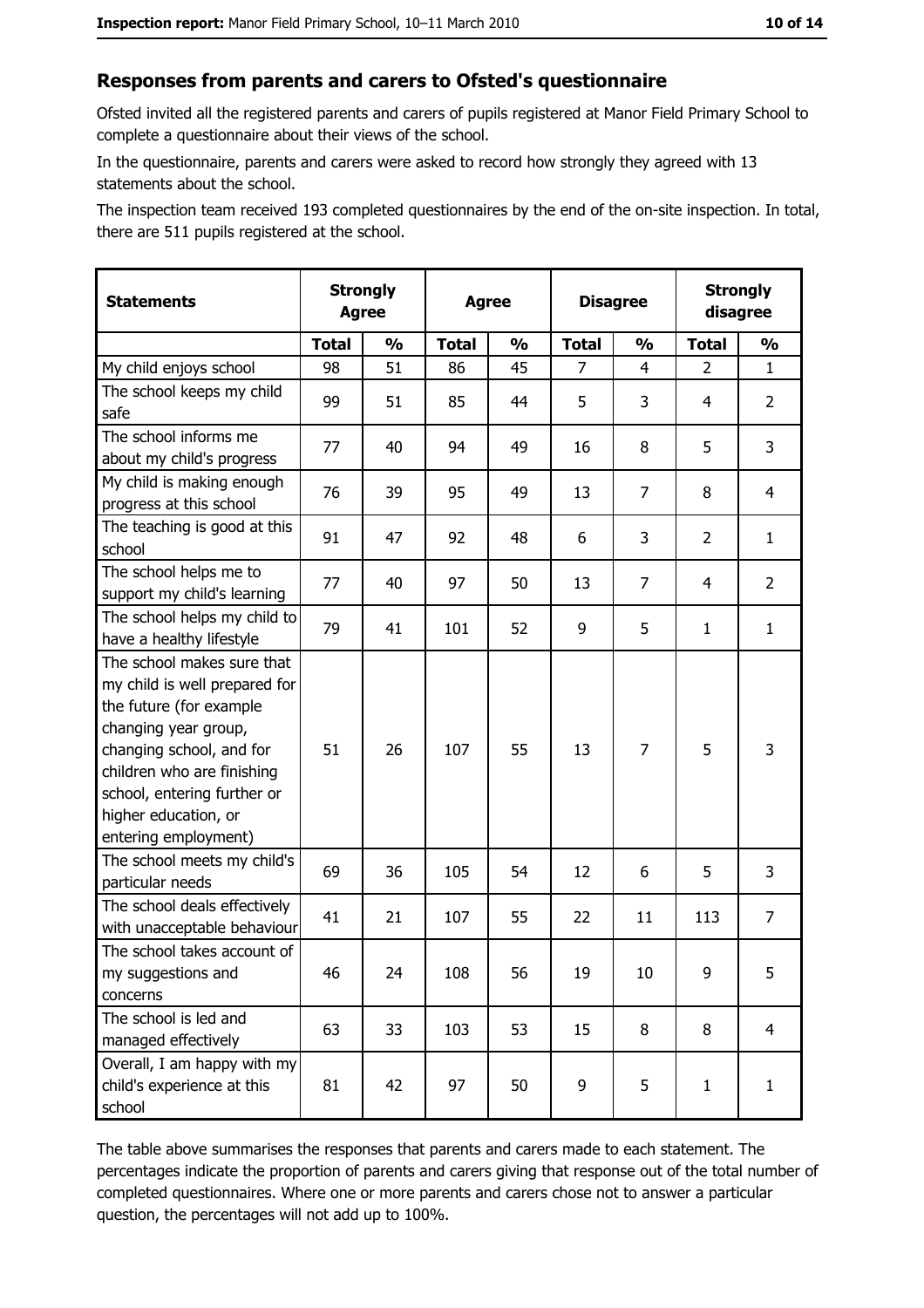## Glossary

| Grade   | <b>Judgement</b> | <b>Description</b>                                                                                                                                                                                                               |  |
|---------|------------------|----------------------------------------------------------------------------------------------------------------------------------------------------------------------------------------------------------------------------------|--|
| Grade 1 | Outstanding      | These features are highly effective. An oustanding<br>school provides exceptionally well for its pupils' needs.                                                                                                                  |  |
| Grade 2 | Good             | These are very positive features of a school. A school<br>that is good is serving its pupils well.                                                                                                                               |  |
| Grade 3 | Satisfactory     | These features are of reasonable quality. A satisfactory<br>school is providing adequately for its pupils.                                                                                                                       |  |
| Grade 4 | Inadequate       | These features are not of an acceptable standard. An<br>inadequate school needs to make significant<br>improvement in order to meet the needs of its pupils.<br>Ofsted inspectors will make further visits until it<br>improves. |  |

## What inspection judgements mean

#### Overall effectiveness of schools inspected between September 2007 and July 2008

|                       | Overall effectiveness judgement (percentage of<br>schools) |      |                     |                   |
|-----------------------|------------------------------------------------------------|------|---------------------|-------------------|
| <b>Type of school</b> | Outstanding                                                | Good | <b>Satisfactory</b> | <b>Inadequate</b> |
| Nursery schools       | 39                                                         | 58   | 3                   | 0                 |
| Primary schools       | 13                                                         | 50   | 33                  | 4                 |
| Secondary schools     | 17                                                         | 40   | 34                  | 9                 |
| Sixth forms           | 18                                                         | 43   | 37                  | $\overline{2}$    |
| Special schools       | 26                                                         | 54   | 18                  | $\overline{2}$    |
| Pupil referral units  | 7                                                          | 55   | 30                  | 7                 |
| All schools           | 15                                                         | 49   | 32                  | 5                 |

New school inspection arrangements were introduced on 1 September 2009. This means that inspectors now make some additional judgements that were not made previously.

The data in the table above were reported in The Annual Report of Her Majesty's Chief Inspector of Education, Children's Services and Skills 2007/08.

Percentages are rounded and do not always add exactly to 100. Secondary school figures include those that have sixth forms, and sixth form figures include only the data specifically for sixth form inspection judgements.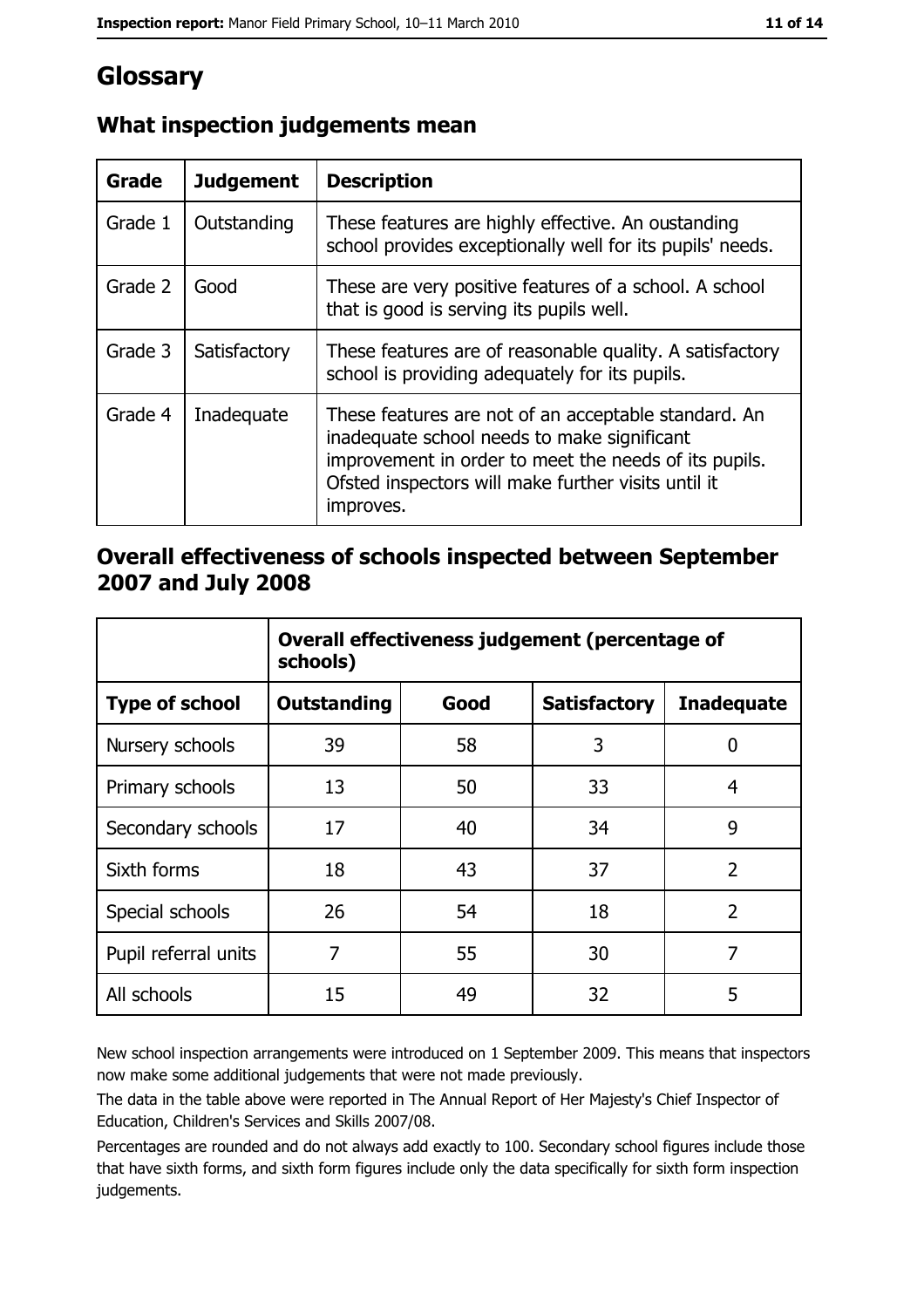## **Common terminology used by inspectors**

| Achievement:                  | the progress and success of a pupil in<br>their learning, development or training.                                                                                                                                                                                                                           |
|-------------------------------|--------------------------------------------------------------------------------------------------------------------------------------------------------------------------------------------------------------------------------------------------------------------------------------------------------------|
| Attainment:                   | the standard of the pupils' work shown by<br>test and examination results and in<br>lessons.                                                                                                                                                                                                                 |
| Capacity to improve:          | the proven ability of the school to<br>continue improving. Inspectors base this<br>judgement on what the school has<br>accomplished so far and on the quality of<br>its systems to maintain improvement.                                                                                                     |
| Leadership and management:    | the contribution of all the staff with<br>responsibilities, not just the headteacher,<br>to identifying priorities, directing and<br>motivating staff and running the school.                                                                                                                                |
| Learning:                     | how well pupils acquire knowledge,<br>develop their understanding, learn and<br>practise skills and are developing their<br>competence as learners.                                                                                                                                                          |
| <b>Overall effectiveness:</b> | inspectors form a judgement on a school's<br>overall effectiveness based on the findings<br>from their inspection of the school. The<br>following judgements, in particular,<br>influence what the overall effectiveness<br>judgement will be.                                                               |
|                               | The school's capacity for sustained<br>improvement.<br>Outcomes for individuals and groups<br>of pupils.<br>The quality of teaching.<br>The extent to which the curriculum<br>meets pupil's needs, including where<br>relevant, through partnerships.<br>The effectiveness of care, guidance<br>and support. |
| Progress:                     | the rate at which pupils are learning in<br>lessons and over longer periods of time. It<br>is often measured by comparing the<br>pupils' attainment at the end of a key<br>stage with their attainment when they<br>started.                                                                                 |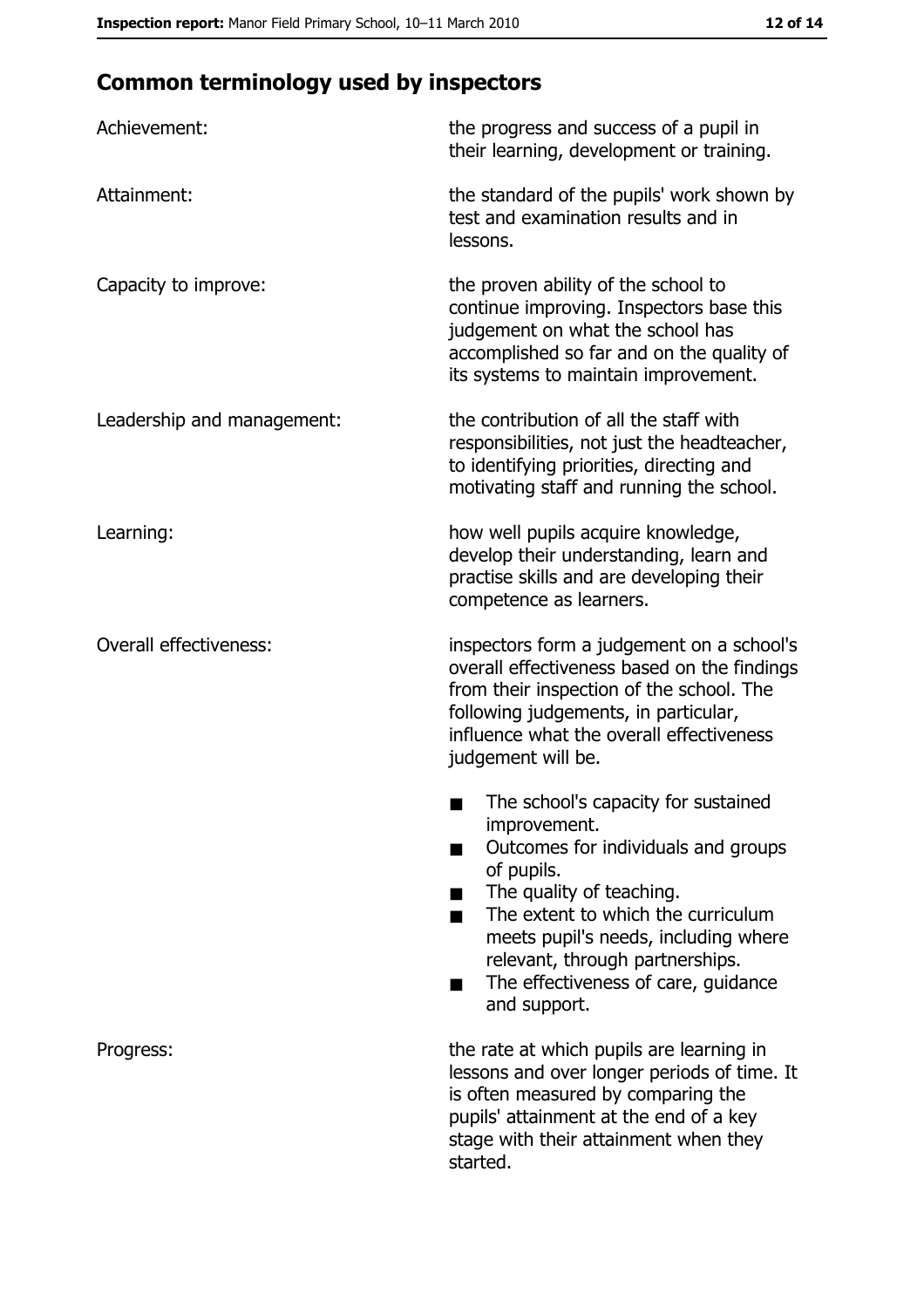This letter is provided for the school, parents and carers to share with their children. It describes Ofsted's main findings from the inspection of their school.



#### 12 March 2010

**Dear Pupils** 

Inspection of Manor Field Primary, Burgess Hill, RH15 0PZ

We enjoyed our visit to your school recently because we were made to feel very welcome. We were impressed with your courtesy and consideration as we went around all the classrooms. This good behaviour makes school a good place to be and enables you to learn effectively. We were very pleased that you have such good attendance because if you are not in school, you miss important chances to learn and improve. So keep it up!

We decided that your school is satisfactory and starting to improve. Your reading is much better than it was and it is very important that you practise at home. Your school is a safe place to be and adults care for you very well. You have some fantastic opportunities to learn after school in all the clubs that are organised for you.

Your headteacher, the governors and all the staff know that they must continue to work very hard to help you reach the highest possible levels, especially in English and mathematics, by the time you leave. We have asked them to help your teachers make sure everyone gets just the right kind of work to complete, not too hard but not too easy either. You have to play your part by listening carefully, even if sometimes you want to get on with tasks straight away. We also want teachers to know a bit more about how each year group is progressing so that they can plan more challenging lessons that help you learn more effectively.

I hope you enjoy the rest of the year. Some of you will be moving to the big school, but we think you have learned to work together well at Manor Field and this will stand you in good stead next year.

We wish you well and success in the future.

Yours sincerely

June Woolhouse

Lead inspector